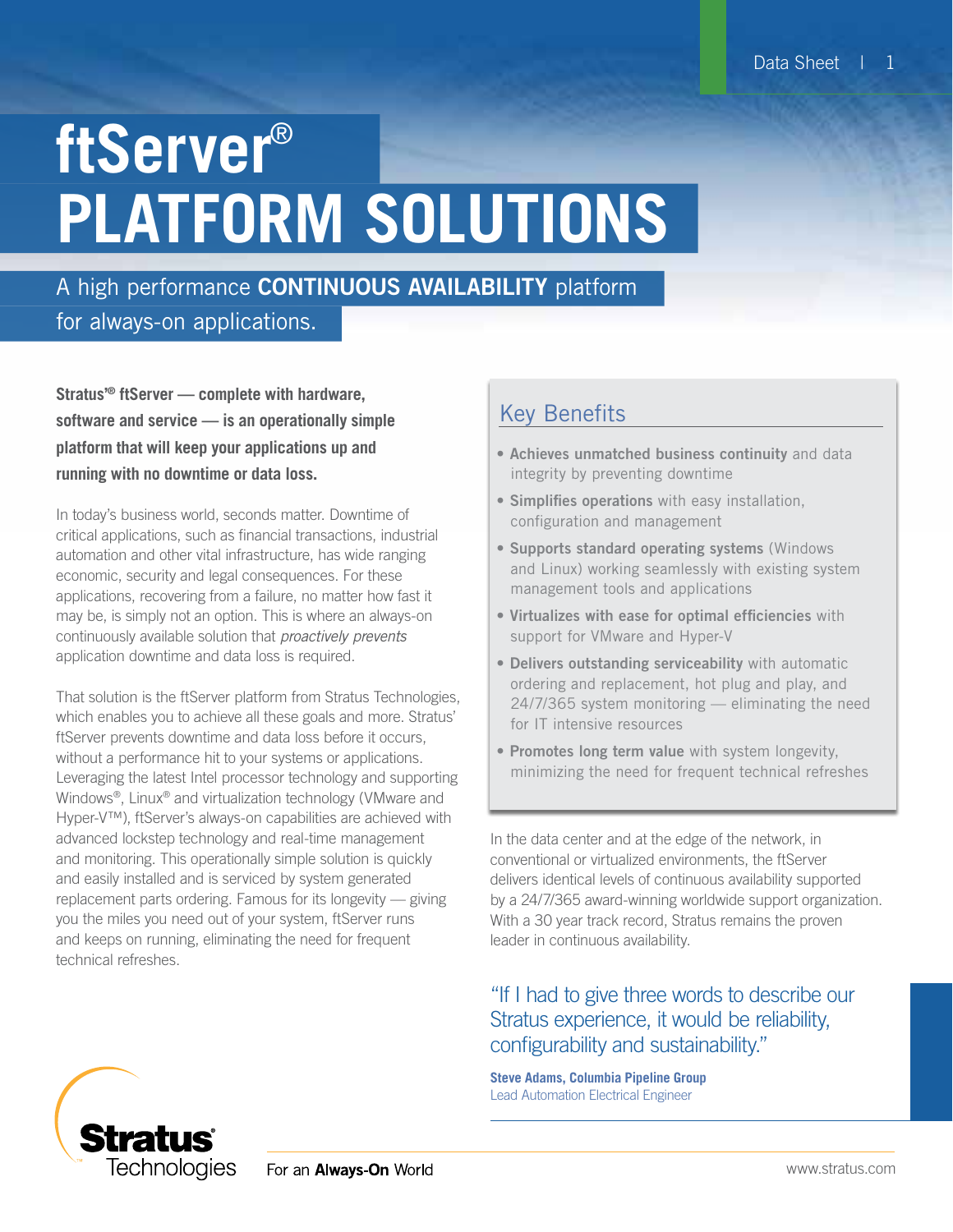#### **ftServer Features**

Every aspect of the ftServer — hardware, software and service — is designed to prevent unplanned downtime so you can rest assured that your critical applications are always on. Your organization gains superior continuous availability without the need for failover scripting, repeated test procedures or any extra effort to make applications cluster-aware.



#### **Simplified Configuration**

ftServer provides a "single system view" that presents and manages replicated ftServer components as a single system image. Applications run without modification and only a single copy of software is required. With one system view, installation, configuration and management is simplified.



#### **Lockstep Technology**

Unique to the industry, ftServer's mirrored hardware components process the same instructions in "lockstep" — at the same exact time. In the event of a component malfunction, the mirrored component continues processing without missing a beat.



#### **Automated Monitoring**

The Automated Uptime Software Layer™ identifies, manages and takes corrective action on failed components before they impact operations by monitoring more than 500 system components.



#### **Proactive Availability Management & Service**

Our award winning service with unmatched customer satisfaction has made us the envy of the industry.



#### **System Generated Replacement Ordering**

Hot-swappable customer replacement units (CRUs) are easily replaced, without user intervention or any special tools, while ftServer and your applications continue to run.



#### **Flexible Storage**

ftServer provides flexible storage options to meet all your data requirements including redundant internal storage, external ftScalable™ Storage Arrays and industry standard SANs.

## Business Continuity, Data Integrity and the Highest Level of Availability

#### **ftServer 2800**

Affordability for stable, fixed standalone applications.

#### **ftServer 4800**

Versatility for rapidly growing/evolving applications.

#### **ftServer 6800**

High performance for transactionintensive data-base applications.

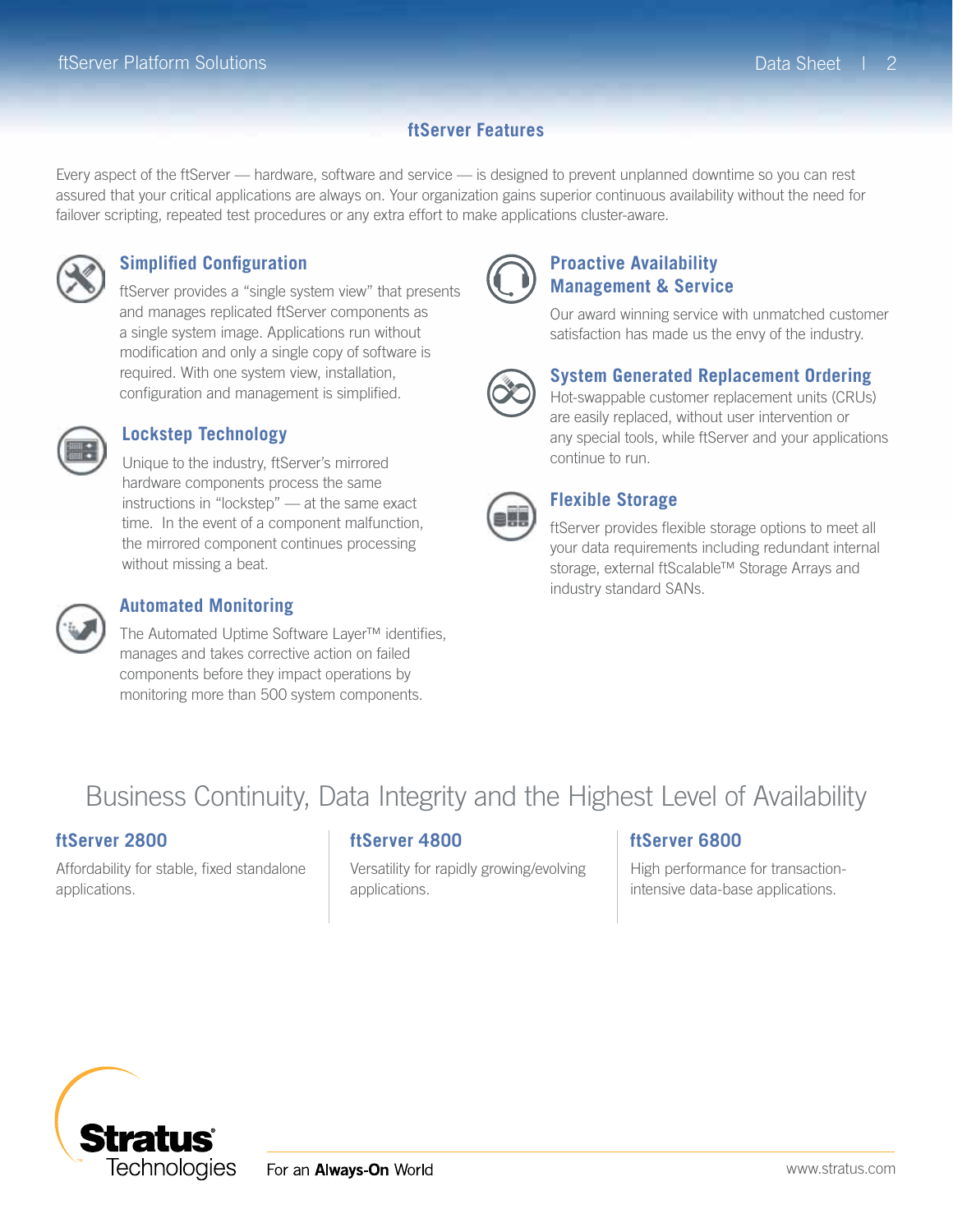#### **Professional Services**

Stratus' Professional Services team is here to help you in many ways. Our portfolio encompasses a range of technology-enabled services that include comprehensive development and support for end-to-end, multi-vendor environments. These capabilities allow you to supplement your IT resources with customized solutions that address your unique business requirements.

Call on us for focused, modular services delivered by experts devoted to planning and implementing systems that protect the availability of your business operations. Our trusted availability advisors work with your staff to perform technology assessments, make recommendations and implement solutions. Most importantly, we help you define and manage an availability strategy and business continuity plan that exceeds business line requirements and industry compliance standard.







| <b>ftServer System Specifications</b> | 2800                                                                 | 4800                                                                 | 6800                                                                 |
|---------------------------------------|----------------------------------------------------------------------|----------------------------------------------------------------------|----------------------------------------------------------------------|
| <b>Processors</b>                     |                                                                      |                                                                      |                                                                      |
| Logical processor                     | 1-socket per customer<br>replaceable unit (CRU)                      | 1-socket per customer<br>replaceable unit (CRU)                      | 2-sockets per customer<br>replaceable unit (CRU)                     |
| Processor                             | Intel <sup>®</sup> Xeon <sup>®</sup> processor<br>E5-2630v3, 2.4 GHz | Intel <sup>®</sup> Xeon <sup>®</sup> processor<br>E5-2670v3, 2.3 GHz | Intel <sup>®</sup> Xeon <sup>®</sup> processor<br>E5-2670v3, 2.3 GHz |
| Cores                                 | 8 (per processor)                                                    | 12 (per processor)                                                   | 12 (per processor)                                                   |
| L <sub>2</sub> cache                  | 20 MB (per processor)                                                | 30 MB (per processor)                                                | 30 MB (per processor)                                                |
| Intel QPI speed                       | 8.0 GT/s                                                             | 9.6 GT/s                                                             | 9.6 GT/s                                                             |
| Maximum memory bandwidth              | 59.7 GB/s                                                            | 59.7 GB/s                                                            | 119.4 GB/s                                                           |
| Advanced technology                   | Intel Hyper-Threading                                                | Intel Hyper-Threading                                                | Intel Hyper-Threading                                                |
| <b>Memory</b>                         |                                                                      |                                                                      |                                                                      |
| Min/max memory                        | 8 GB/64 GB DDR4                                                      | 16 GB/256 GB DDR4                                                    | 32 GB/512 GB DDR4                                                    |
| <b>DIMM</b> slots                     | 16 (8 per CRU)                                                       | 16 (8 per CRU)                                                       | 32 (16 per CRU)                                                      |
| <b>I/O Subsystem</b>                  |                                                                      |                                                                      |                                                                      |
| Integrated PCIe® adapter slots        | 4 PCIe3x4<br>(2 <sub>per</sub> CRU)                                  | 4 PCIe3x4<br>(2 per CRU)                                             | 4 PCIe3x4<br>(2 per CRU)                                             |
|                                       |                                                                      |                                                                      | 4 PCle3x8<br>(2 per CRU)                                             |
| Optional PCI adapter slots            | N/A                                                                  | 4 PCI-Express Gen 3 x 8<br>(2 <sub>per</sub> CRU)                    | N/A                                                                  |
| <b>Storage Subsystem</b>              |                                                                      |                                                                      |                                                                      |
| Internal system drive bays            | 12 Gb SAS 2.5"<br>(8 <sub>per</sub> CRU)                             | 12 Gb SAS 2.5"<br>(8 per CRU)                                        | 12 Gb SAS 2.5"<br>(8 per CRU)                                        |
| Internal SAS disk drives supported    | 15 K (300 GB, 600 GB);<br>10 K 1.2 TB; 400 GB SSD                    | 15 K (300 GB, 600 GB);<br>10 K 1.2 TB; 400 GB SSD                    | 15 K (300 GB, 600 GB);<br>10 K 1.2 TB; 400 GB SSD                    |